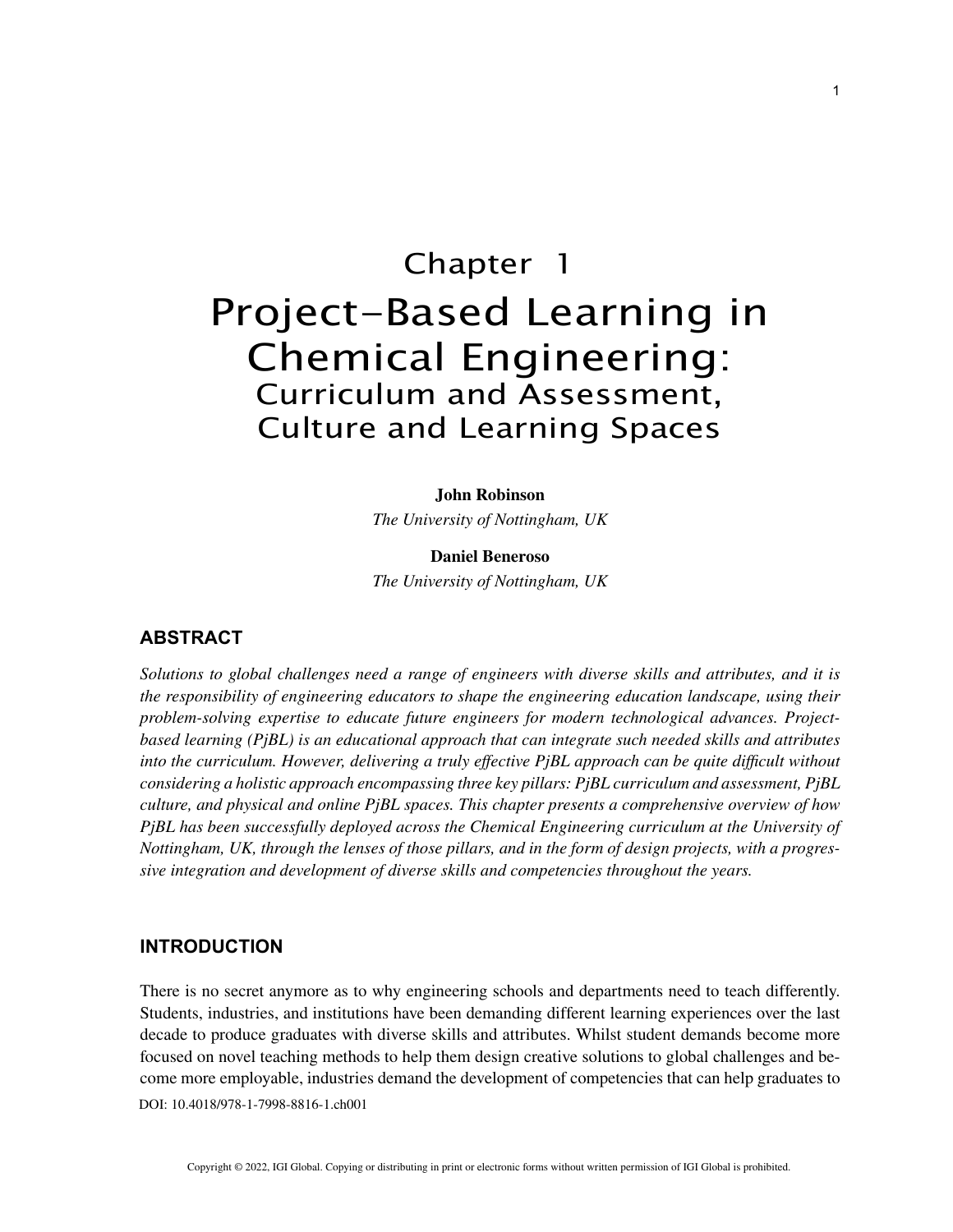work across a multiplicity of boundaries and with people whose specialisation and cultural frameworks differ from their own (Mellors-Bourne, May, Haynes, & Talbot, 2017). On the other hand, higher education providers are demanding programmes to be designed around dynamic institutional strategies that represent the essence of their mission and values.

The most natural place in the engineering curriculum where these demands can be met and addressed is in engineering design, which is typically implemented as a standalone, capstone module or - more effectively - as the heart of the overall programme through all the course stages. In the realm of engineering, design can be defined as a "systematic, intelligent process in which designers generate, evaluate, and specify concepts for devices, systems, or processes whose form and function achieve clients' objectives or users' needs while satisfying a specified set of constraints" (Dym, Agogino, Eris, Frey, & Leifer, 2005). This process requires design teachers to look into the identification of competencies that promote expert-thinking and performance attitudes in design, and into the evaluation of how effective design courses are at developing such attributes. Adams and Atman greatly distilled the essence of design teaching as an iterative process of interpretation, selection, and planning (Adams & Atman, 1999), whereby students first access information to identify a design objective and monitor and search strategies to identify alternative options. This is then followed by an examination of the options and selection of a solution that best meets the design problem, followed by the implementation of the solution to verify that it meets the original objectives. This cyclic, non-linear iterative process reflects a natural feature of the engineer's competency (Bucciarelli, 1996) and leads to better quality solutions (Gero, 1996), offering plenty of opportunities to develop graduates who are able to value the broader socio-economic and environmental contexts, through an appreciation of sustainability, ethics, innovation and even entrepreneurship.

This chapter draws on the experiences over the past ten years in the department of chemical and environmental engineering at the University of Nottingham, UK, with the ultimate objective of providing a holistic view of how engineering students can be successfully trained for modern technological advancement through such iterative design-thinking approach. Particularly, the chapter discusses how and why diverse engineering skills and competencies are horizontally integrated through the duration of the engineering course alongside the importance of a collaborative departmental culture and suitable learning spaces.

# **BACKGROUND**

Although embedding student, industry and institutional demands into a confined design module or programme seems to be the way forward for a sustained acquisition of professional competences, its implementation in educational practice has several challenges. Perkins developed a theory of knowledge whereby a distinction between knowledge-as-information and knowledge-as-design is made (Perkins, 2013). He claimed that in most engineering courses, knowledge is conveyed as information, relying on standard textbook problems and exercises that do not capture the broad pool of skills leading to expertthinking of the discipline. This traditional approach to knowledge-as-information leads to the view that students cannot think or do engineering unless they know a lot of engineering, unlike the concept of knowledge-as-design, which is active and purposive, with students being able to break away from familiar frames of reference. Engineering design practised by professional engineers is eminently built upon knowledge-as-design and views the pieces of acquired knowledge as the foundational structures to